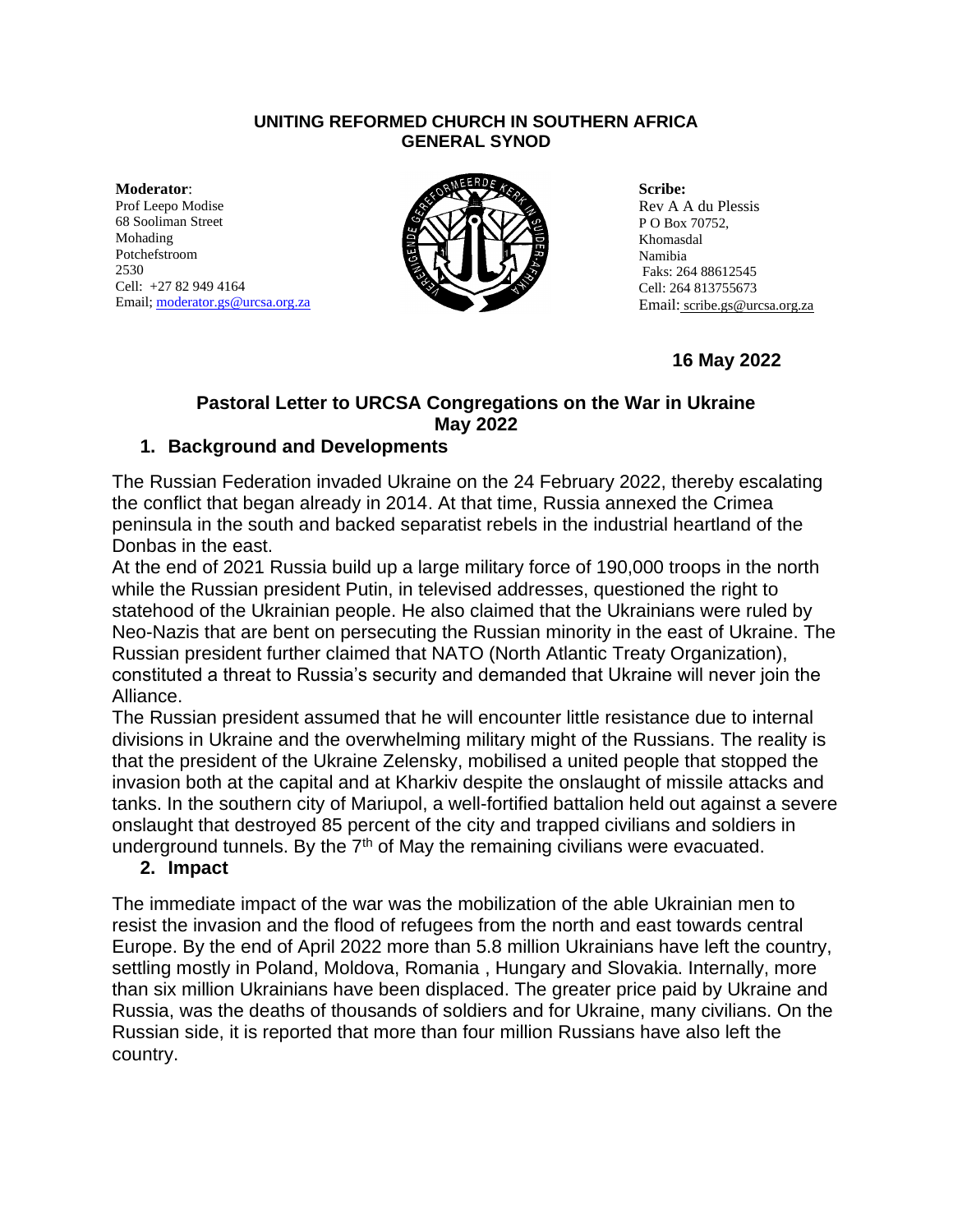Since Ukraine is a major exporter of wheat and other grains, the war is impacting on more than 30 low-income countries that depend on both Ukraine and Russia for their supplies. Those affected include North Africa and Central Asia.

## **3. Responses of International role-players**

The invasion was condemned internationally as an act of aggression. The UN demanded on 2 March 2022 a full withdrawal of Russian forces while the International Court of Justice ordered Russia to suspend operations. The Council of Europe expelled Russia from their ranks.

The South African government together with China, India and many other African countries abstained from condemning the invasion. The SA government argued that it does not want to become embroiled in the politics of confrontation and aggression. It reaffirmed its support for the UN Charter that oppose violations of sovereignty and territorial integrity of member states but it still refused to condemn the violation and integrity of the Ukraine.

## **4. Response of the Churches**

The Anglican Archbishop of Cape Town, Thabo Makgoba, urged the SA government to condemn the invasion unequivocally. He took up the position of the UN Secretary General, that all members of the UN 'shall refrain… from the threat or use of force against the territorial integrity or political independence of any state…"

The Evangelical Lutheran Church in Russia and Ukraine, called for an end to the war, for support for the people of Ukraine and for a just peace where the victims are heard and the perpetrators identified.

The WCC organised an ecumenical roundtable where the participants expressed their rejection of war and military force to resolve disputes. They denounced the military aggression of the Russian Federation leadership as outrageously immoral and affirmed the right of the Ukrainians to defend themselves. The participants also expressed their grief for all the lives lost on both sides and praised the care and support of Ukrainian refugees by other countries.

# **5. The Response of URCSA**

- 5.1The Uniting Reformed Church in Southern Africa takes its point of departure from the Gospel mandate to be peacemakers. The Gospel does not encourage war as a solution to conflict but require us to seek just solutions that recognizes the rights and responsibilities of everyone. This applies not only to the situation in Ukraine but everywhere where war is destroying lives and livelihoods including Palestine, Myanmar, the DRC and Yemen.
- 5.2The church is one of God's vehicles to shine the light of the Gospel on all areas of life. As such we cannot be silent in the face of aggression and the destruction of human life. The Russian invasion must be named for what it is – an immoral attempt to grab territory and violate the rights of the Ukrainians in service of a power-elite in Russia.
- 5.3The invasion has dislocated millions of people and led to the death of many. The claimed objectives of the Russian leadership have been exposed as false for it started as an alleged attempt at denazification and ended in territorial domination.